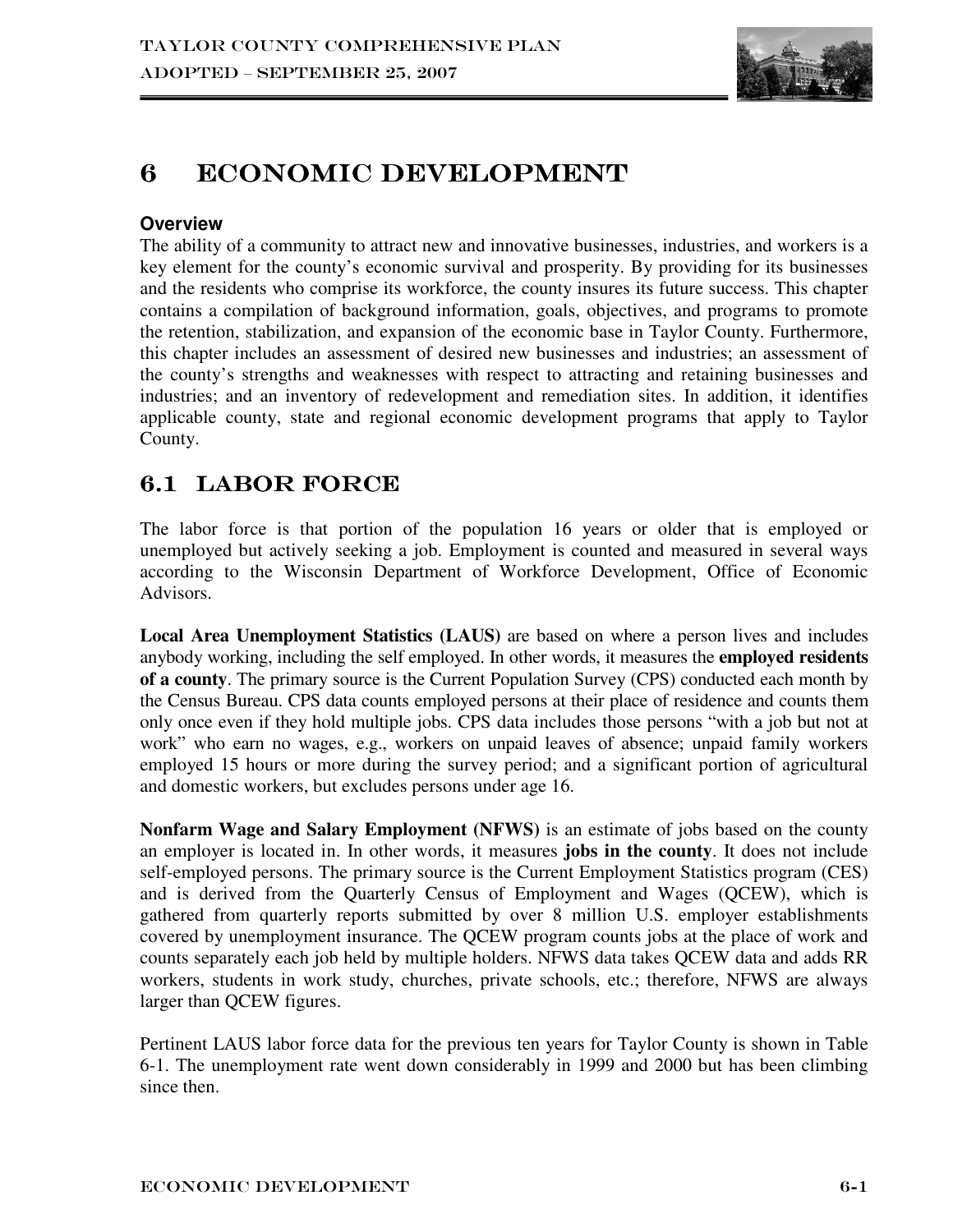

| <b>Taylor County</b> | 1996   | 1997   | 1998   | 1999   | 2000   | 2001   | 2002   | 2003 | 2004 | 2005   |
|----------------------|--------|--------|--------|--------|--------|--------|--------|------|------|--------|
| Labor force          | 10.824 | 10.762 | 10.501 | 10.395 | .005   | 11.173 | .256   | 784  | .640 | 11.240 |
| <b>Emploved</b>      | 10.275 | 10.213 | 9.982  | 9.991  | 10.601 | 10.632 | 10.665 | .116 | .034 | 10.622 |
| <b>Unemployed</b>    | 549    | 549    | 519    | 404    | 404    | 541    | 591    | 668  | 606  | 618    |
| Unemp. Rate %        | 5.1    | 5.1    | 4.9    | 3.9    | 3.7    | 4.8    | 5.3    | 5.7  | 5.2  | 5.5    |

**Table 6-1: Ten Year Labor Force Data 1996-2005 LAUS Data** 

Source: WI DWD, Office of Economic Advisors, LAUS

Data provided by the Census shows the participation level and the composition of the labor force for the year 2000 (Table 6-2). Males had a higher participation rate in the labor force (74.8%) than females (63.0%) and a higher unemployment rate.

| <b>Taylor County</b>         | <b>Number</b> |             | <b>Percent</b> |        |             |        |
|------------------------------|---------------|-------------|----------------|--------|-------------|--------|
|                              | Total         | <b>Male</b> | <b>Femalel</b> | Total  | <b>Male</b> | Female |
| <b>Total Population</b>      | 19,680        | 9,966       | 9,714          | 100.0% | 50.6%       | 49.4%  |
| Population 16 years and Over | 15,054        | 7,563       | 7,491          | 100.0% | 100.0%      | 100.0% |
| <b>In Labor Force</b>        | 10,378        | 5,656       | 4,722          | 68.9%  | 74.8%       | 63.0%  |
| <b>Armed Forces</b>          |               |             | $\Omega$       | 0.0%   | 0.1%        | 0.0%   |
| <b>Civilian Labor Force</b>  | 10,371        | 5,649       | 4,722          | 68.9%  | 74.7%       | 63.0%  |
| <b>Employed</b>              | 9,836         | 5,220       | 4,616          | 65.3%  | 69.0%       | 61.6%  |
| <b>Unemployed</b>            | 535           | 429         | 106            | 3.6%   | 5.7%        | 1.4%   |
| % of Civilian Labor Force    | 5.2%          | 7.6%        | 2.2%           |        |             |        |
| <b>Not in Labor Force</b>    | 4,676         | 1,907       | 2,769          | 31.1%  | 25.2%       | 37.0%  |

**Table 6-2: Employment Status by Sex in 2000** 

Source: U.S. Census 2000 SF 3

#### **Educational Attainment**

A good indicator of economic potential for an area is the educational attainment of its residents. Generally, a high level of educational attainment reflects a skilled population with higher earnings potential.

The educational levels of Taylor County residents and the State of Wisconsin are compared in Figure 6-1. Overall, the county residents lag behind the rest of the state in levels of higher learning. This is most likely due to the large amount of manufacturing industry located in the county.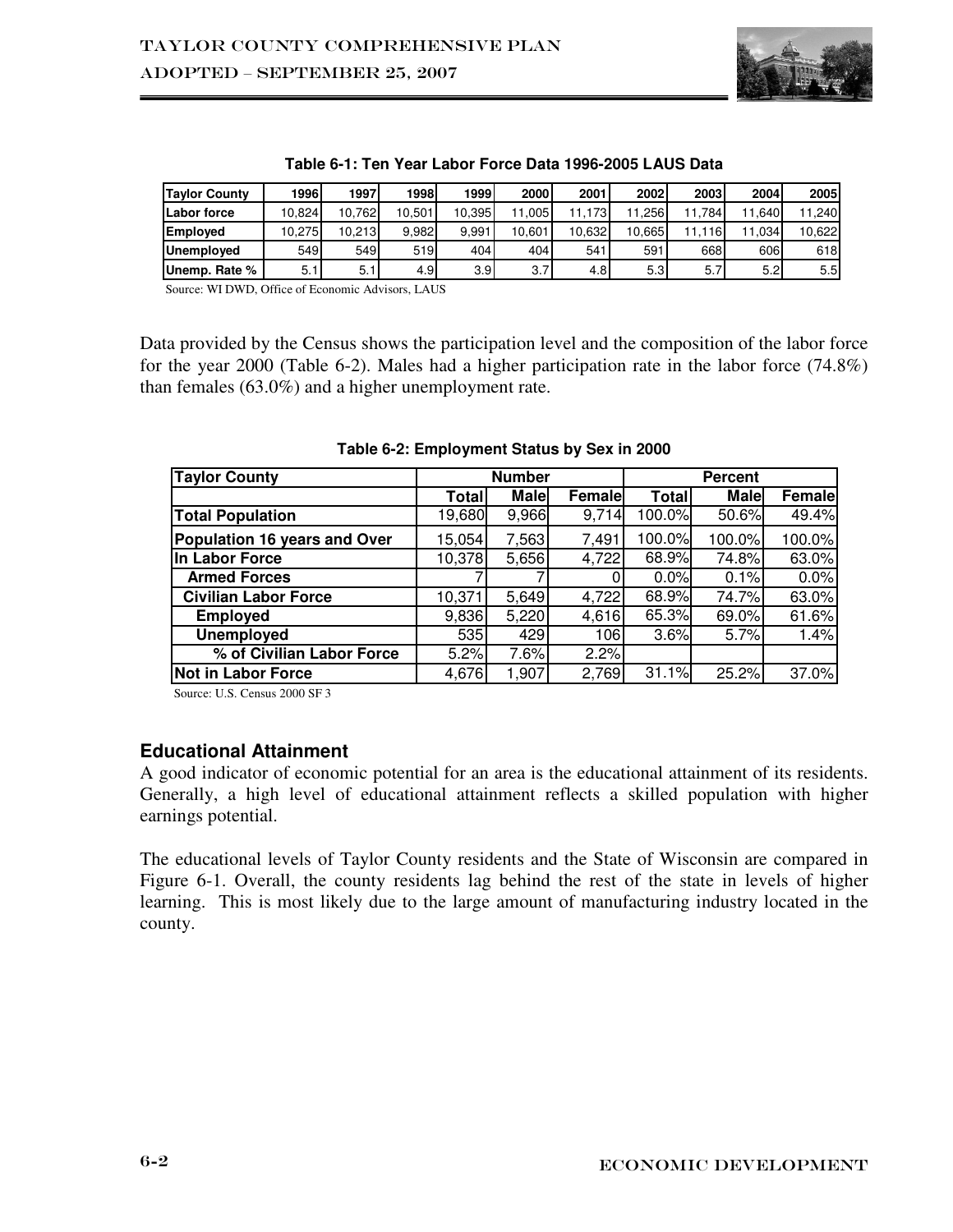



**Figure 6-1: Educational Attainment 2000** 

Source: U.S. Census 2000 SF3

## **Employment**

Employment by Industry in 2000 for the residents of Taylor County is shown in Figure 6-2. The Manufacturing industry has the largest percentage (30%) of residents, followed by the Education, Health, & Social Services (15.6 %) and Agriculture (11.4%) industries.

Quarterly Workforce Indicators (QWI) are derived from state administrative records and basic demographic information from the Census Bureau. Like the QCEW, the QWI counts jobs rather than employed workers and does not include self employed workers. Unlike the QCEW, the QWI counts all jobs within a quarter, not just the  $12<sup>th</sup>$  of the month; therefore, the job counts will differ.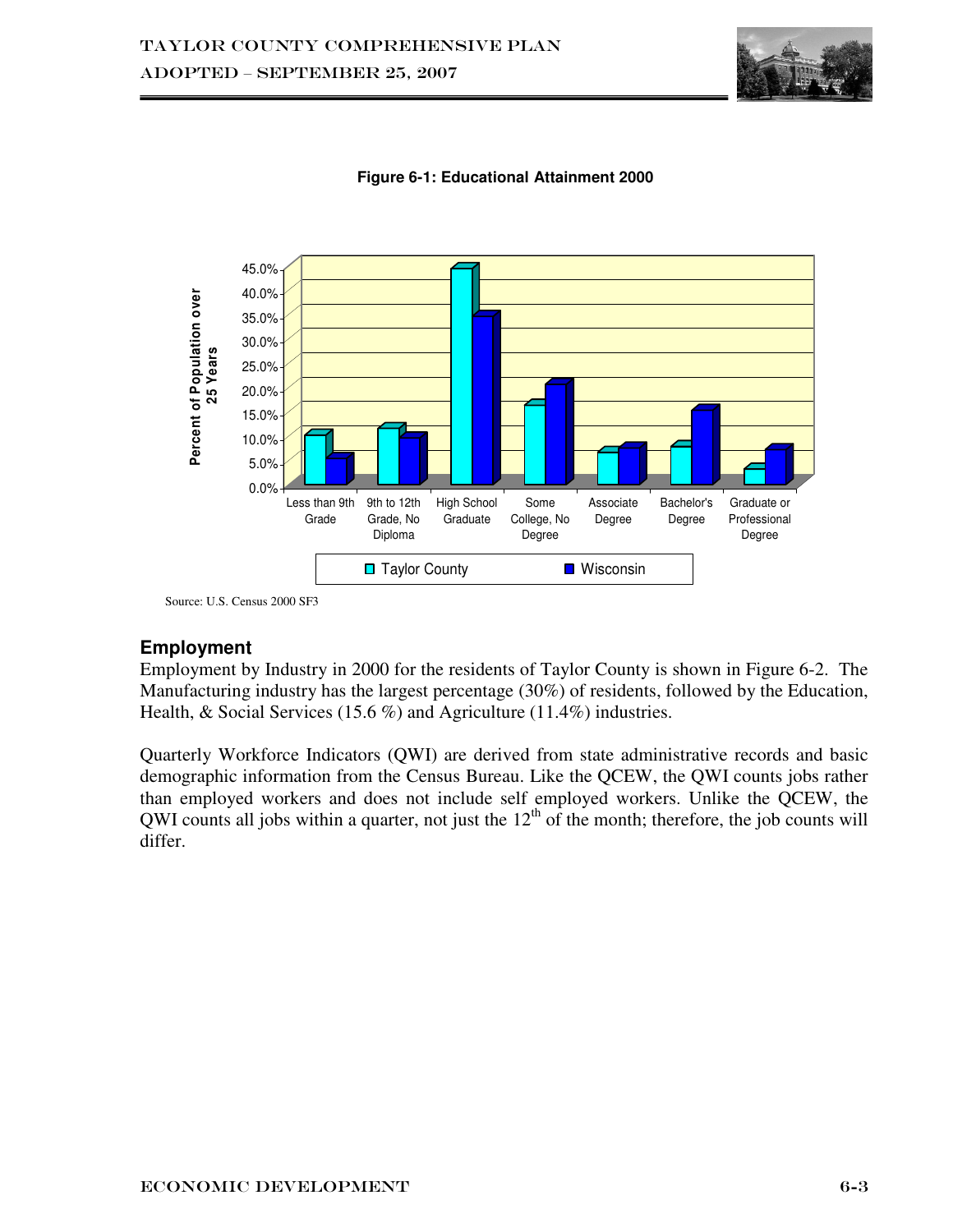



#### **Figure 6-2: Resident Employment by Industry in 2000**

Source: U. S. Census 2000 SF3

Data from all industry sectors is related in Table 6-3. Because manufacturing has a large presence in Taylor County, just data from the manufacturing sector is shown in Table 6-4.

|                         | <b>Taylor County</b> |             |         | Wisconsin |             |           |
|-------------------------|----------------------|-------------|---------|-----------|-------------|-----------|
| 2004                    | Totall               | <b>Male</b> | Female  | Total     | <b>Male</b> | Female    |
| <b>Total Employment</b> | 9,371                | 4,632       | 4,738   | 2,669,614 | 1,335,342   | 1,334,271 |
| Net Job Flows           | $-78$                | $-48$       | $-30$   | 5,220     | 2,731       | 2,490     |
| <b>Job Creation</b>     | 411                  | 235         | 205     | 139,538   | 78,112      | 71,834    |
| <b>New Hires</b>        | 940                  | 468         | 471     | 355,315   | 181,326     | 173,988   |
| Separations             | 1,310                | 678         | 632     | 444,179   | 228,861     | 215,318   |
| Turnover                |                      |             |         |           |             |           |
| Avg. Monthly Earnings   | \$2,223              | \$2,651     | \$1,812 | \$2,992   | \$3,738     | \$2,246   |
| Avg New Hire Earnings   | \$1,205              | \$1,397     | \$998   | \$1,809   | \$2,217     | \$1,400   |

| Table 6-3: Employment Data, All NAICS Sectors - QWI data |  |  |
|----------------------------------------------------------|--|--|
|----------------------------------------------------------|--|--|

Source: U.S. Census Bureau, Local Employment Dynamics, Quarterly Workforce Indicators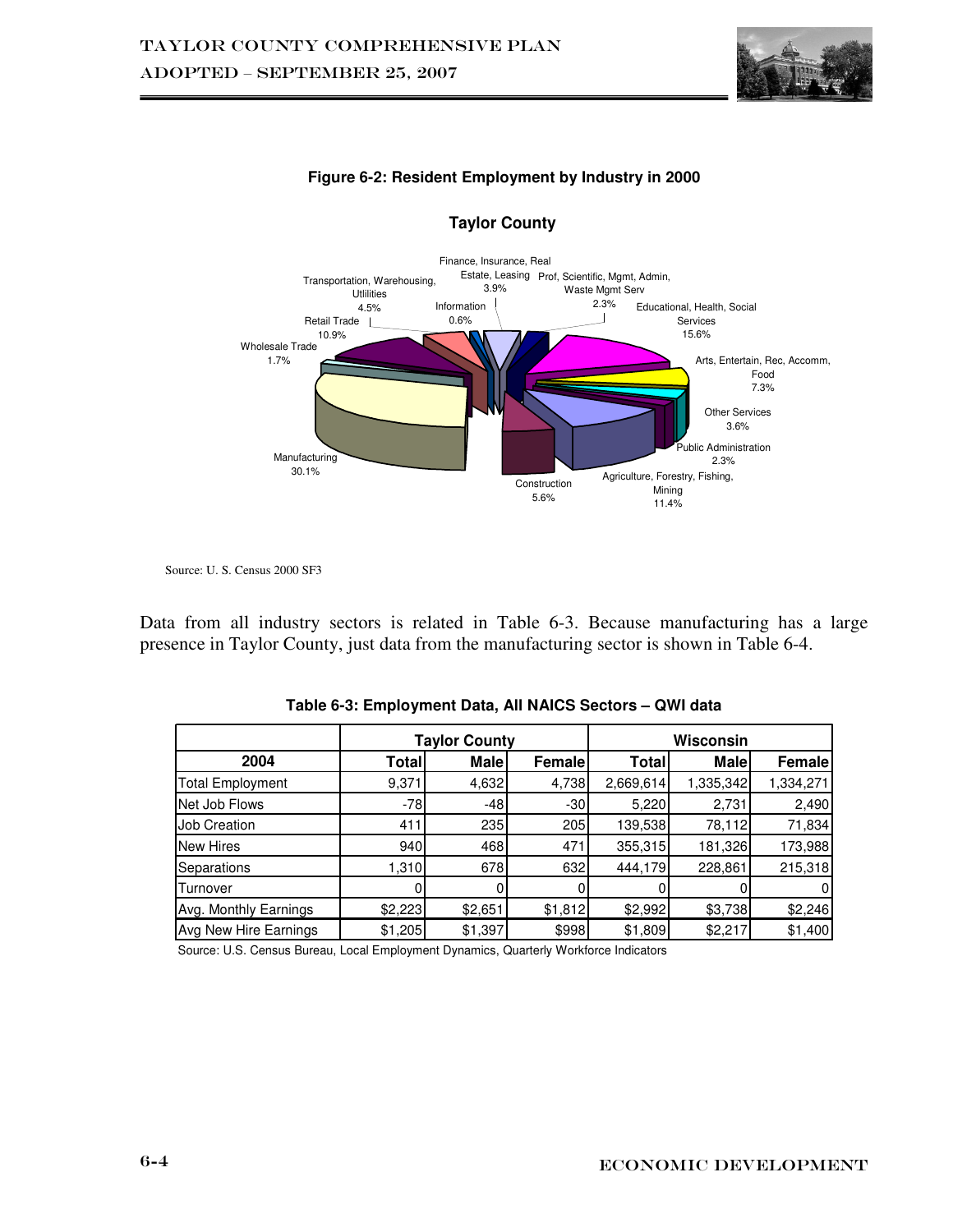

|                         | Taylor County   |             |         | Wisconsin |             |          |  |
|-------------------------|-----------------|-------------|---------|-----------|-------------|----------|--|
| 2004                    | Totall          | <b>Male</b> | Female  | Total     | <b>Male</b> | Female   |  |
| <b>Total Employment</b> | 3,405           | 1,921       | 1,484   | 508,201   | 353,402     | 154,798  |  |
| Net Job Flows           | $-83$           | $-52$       | $-30$   | $-883$    | $-161$      | $-721$   |  |
| <b>Job Creation</b>     | 92 <sub>1</sub> | 57          | 39      | 16,871    | 12,215      | 5,748    |  |
| New Hires               | 139             | 84          | 54      | 36,381    | 25,694      | 10,687   |  |
| Separations             | 259             | 160         | 98      | 45,611    | 31,495      | 14,116   |  |
| Turnover                |                 |             |         |           |             | $\Omega$ |  |
| Avg. Monthly Earnings   | \$2,563         | \$2,814     | \$2,241 | \$3,694   | \$4,095     | \$2,777  |  |
| Avg New Hire Earnings   | \$1,395         | \$1,435     | \$1,322 | \$2,649   | \$2,875     | \$2,105  |  |

#### **Table 6-4: Employment Data, Manufacturing – QWI data**

Source: U.S. Census Bureau, Local Employment Dynamics, Quarterly Workforce Indicators

As indicated by the NFWS data for 2004 and 2005 in Table 6-5, service providing industries make up 65 percent of the total industries in Taylor County. Total nonfarm jobs in the county decreased by 55 from 2004 to 2005; however the Construction industry gained 112 jobs during that timeframe.

|                                                    |       |       | <b>Numeric</b> | 2004       | 2005       |
|----------------------------------------------------|-------|-------|----------------|------------|------------|
| <b>Taylor County</b>                               | 2004  | 2005  | Change         | % of Total | % of Total |
| <b>Total Nonfarm</b>                               | 9,281 | 9,226 | -55            | 100.0%     | 100.0%     |
| <b>Goods Producing</b>                             | 3,196 | 3,232 | 36             | 34.4%      | 35.0%      |
| <b>Service Providing</b>                           | 6,085 | 5,994 | $-92$          | 65.6%      | 65.0%      |
| <b>Total Private</b>                               | 8,259 | 8,208 | -51            | 89.0%      | 89.0%      |
| <b>Construction, Mining &amp; Natural</b>          |       |       |                |            |            |
| <b>Resources</b>                                   | 375   | 487   | 112            | 4.0%       | 5.3%       |
| Manufacturing                                      | 2,821 | 2,746 | -76            | 30.4%      | 29.8%      |
| <b>Trade</b>                                       | 1,381 | 1,444 | 63             | 14.9%      | 15.7%      |
| <b>Transportation, Warehousing &amp; Utilities</b> | 399   | 413   | 14             | 4.3%       | 4.5%       |
| <b>Financial Activities</b>                        | 313   | 330   | 18             | 3.4%       | 3.6%       |
| <b>Education &amp; Health Services</b>             | 1,088 | 1,055 | $-33$          | 11.7%      | 11.4%      |
| <b>Leisure &amp; Hospitality</b>                   | 538   | 489   | $-48$          | 5.8%       | 5.3%       |
| <b>Information, Professional &amp;</b>             |       |       |                |            |            |
| <b>Business Services, Other</b>                    |       |       |                |            |            |
| Services, exc Public                               | 1,345 | 1,244 | $-102$         | 14.5%      | 13.5%      |
| <b>Total Government</b>                            | 1,022 | 1,018 | $-4$           | 11.0%      | 11.0%      |
| <b>Federal Government</b>                          | 89    | 83    | -6             | 1.0%       | 0.9%       |
| <b>State Government</b>                            | 23    | 23    | $\Omega$       | 0.3%       | 0.3%       |
| <b>Local Government</b>                            | 910   | 912   | $\overline{c}$ | 9.8%       | 9.9%       |

**Table 6-5: Nonfarm Employment by Industry 2004-2005 NFWS data** 

Source: Wisconsin Department of Workforce Development, Office of Economic Advisors, NFWS data revised 2/06

Occupations of the residents of Taylor County in 2000 are reported in Figure 6-3. The occupation with the largest percentage (30.1%) of workers was the Production, Transportation, & Material Moving sector.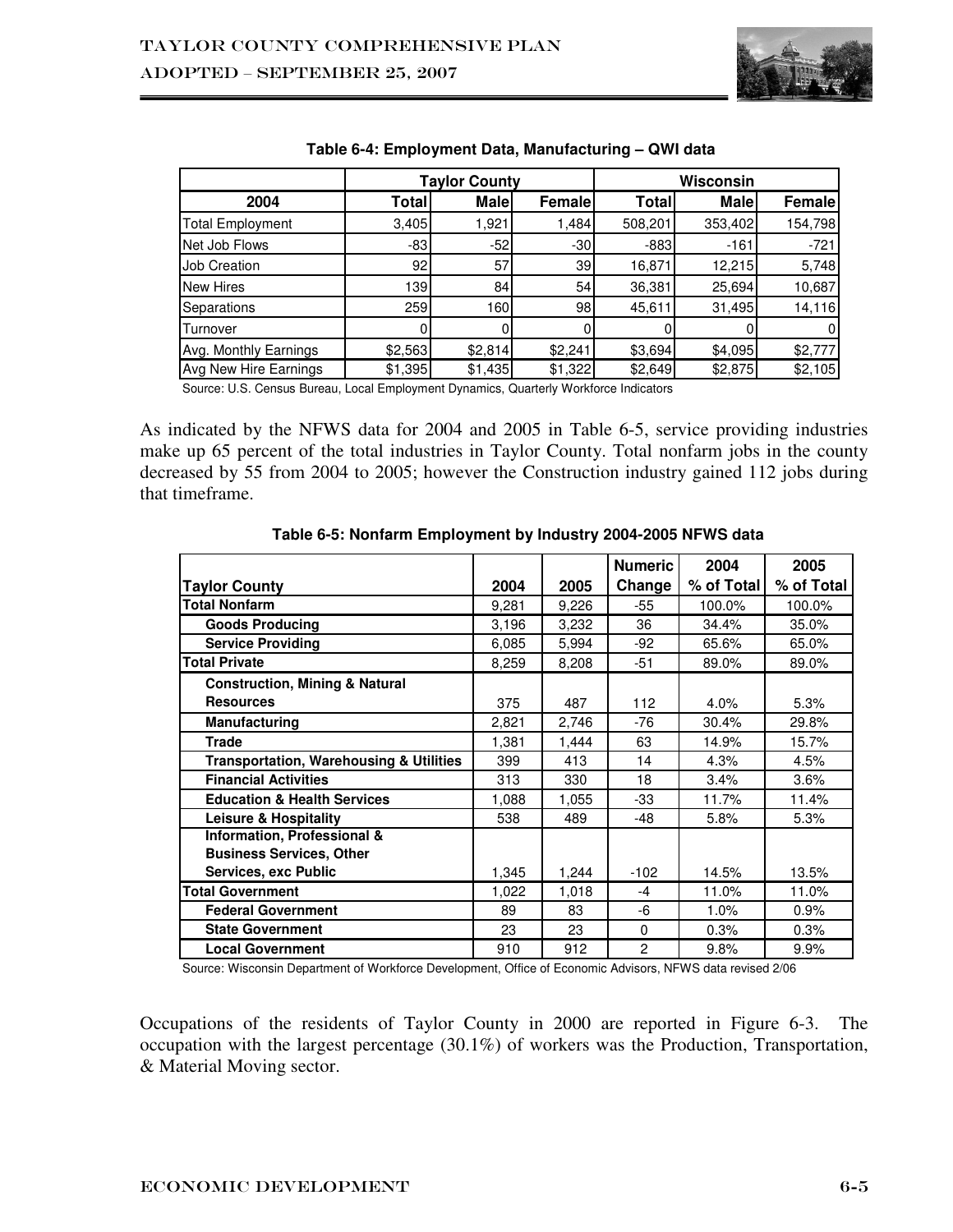

#### **Figure 6-3: Resident Occupations in 2000**



#### **Taylor County**

Source: U.S. Census 2000 SF3

Taylor County's employment levels have fluctuated from year to year, but have generally trended upwards over the past 10 years. Using a straight line projection, the future range of employment can be depicted. Future changes to the local and national economies will impact future employment within Taylor County. Figure 6-4 is only intended to show potential employment based on past trends.





Source: NWRPC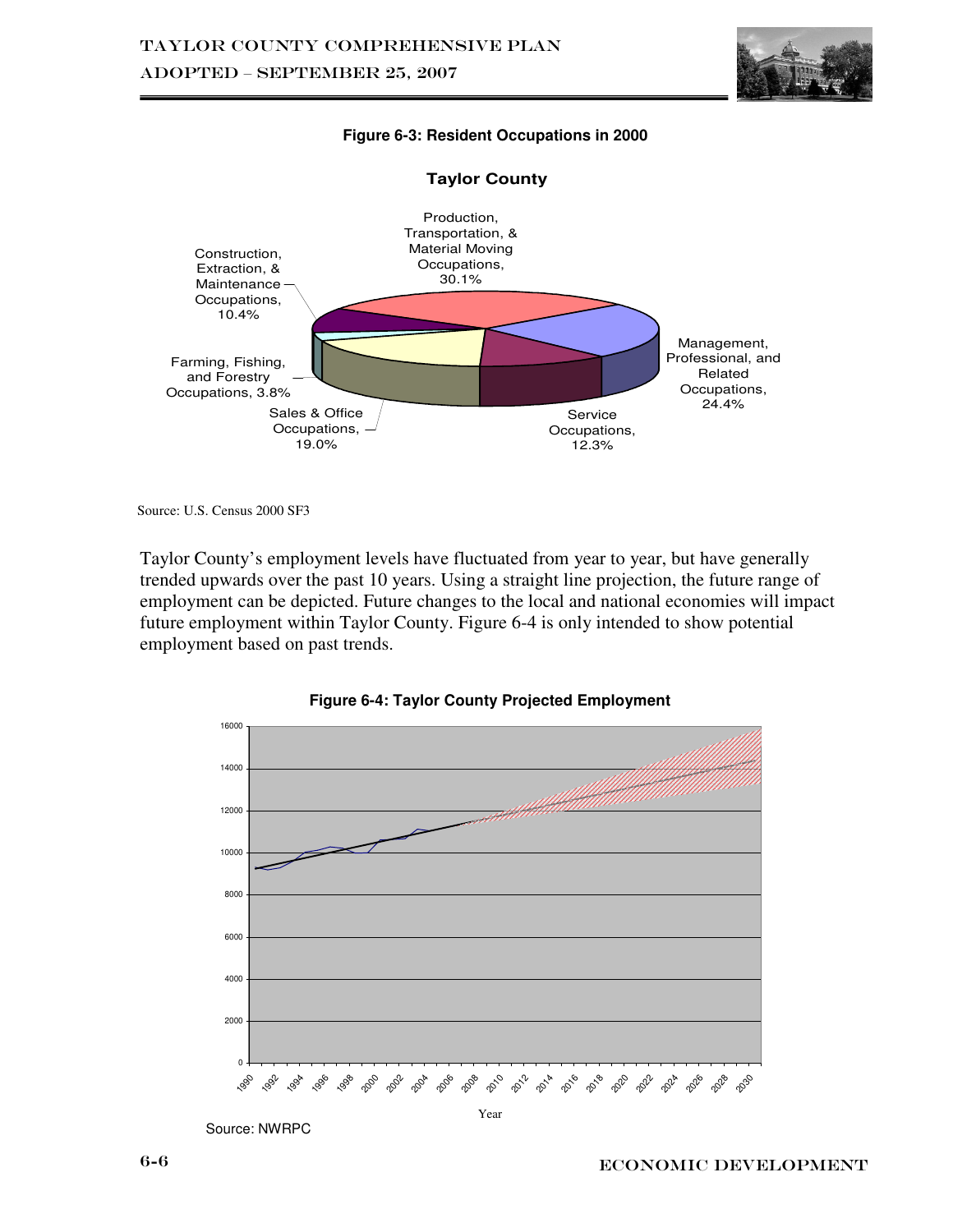

## **Commuter Patterns**

As evidenced by Table 6-6, more workers traveled to Taylor County for their jobs than traveled out of Taylor County. The largest volume of commuter traffic is with Clark, Marathon, Price, Chippewa, and Rusk Counties.

| Live In:             | Work In:             | Count | <b>Travel To:</b>    | From:                | Count |
|----------------------|----------------------|-------|----------------------|----------------------|-------|
| <b>Taylor County</b> | <b>Taylor County</b> | 8,007 | <b>Taylor County</b> | <b>Taylor County</b> | 8,007 |
|                      | Clark Co. WI         | 582   |                      | Clark Co. WI         | 598   |
|                      | Marathon Co. WI      | 321   |                      | Marathon Co. WI      | 442   |
|                      | Price Co. WI         | 144   |                      | Price Co. WI         | 326   |
|                      | Rusk Co. WI          | 134   |                      | Chippewa Co. WI      | 111   |
|                      | Chippewa Co. WI      | 126   |                      | Lincoln Co. WI       | 82    |
|                      | Wood Co. WI          | 82    |                      | Eau Claire Co. WI    | 72    |
|                      | Lincoln Co. WI       | 71    |                      | Wood Co. WI          | 42    |
|                      | Eau Claire Co. WI    | 51    |                      | Rusk Co. WI          | 31    |
|                      | Hennepin Co. MN      | 23    |                      | Hennepin Co. MN      | NA    |
|                      | Dunn Co. WI          | 19    |                      | Dunn Co. WI          | 6     |
|                      | Elsewhere            | 140   |                      | Elsewhere            | 79    |
|                      |                      |       |                      |                      |       |
| Totals               |                      | 9.700 | Totals               |                      | 9.796 |

**Table 6-6: Commuting Patterns 2000** 

Source: Census 2000, MCD/County to MCD/County Worker Flow files

## 6.2 ECONOMIC BASE

Although the Trade, Transportation, & Utilities sector had the most businesses in Taylor County during 2004, the Manufacturing sector had, by far, the most jobs. The Construction industry paid the highest wages while the Manufacturing sector paid the second highest wages, but had the highest total payroll in the county (Table 6-7).

|                                  |                       |                   |              | Avg.<br>Weekly | Annual<br>Average |
|----------------------------------|-----------------------|-------------------|--------------|----------------|-------------------|
| Industry sector                  | <b>Establishments</b> | <b>Employment</b> | Qtr. Payroll | Wages          | Wage              |
| Natural resources                | 26                    | 172               | \$4,803,941  | \$537          | \$27,930          |
| Construction                     | 54                    | 281               | \$10,500,368 | \$719          | \$37,368          |
| Manufacturing                    | 40                    | 2,890             | \$92,637,106 | \$616          | \$32,054          |
| Trade, Transportation, Utilities | 162                   | 1,871             | \$45,807,072 | \$471          | \$24,483          |
| Information                      |                       | 68                | \$2,041,403  | \$577          | \$30,021          |
| Financial activities             | 37                    | 304               | \$8,551,021  | \$541          | \$28,128          |
| Professional & Business Services | 41                    | 839               | \$25,328,798 | \$581          | \$30,189          |
| Education & Health               | 50                    | 1,350             | \$38,912,159 | \$554          | \$28,824          |
| Leisure & Hospitality            | 50                    | 505               | \$3,713,817  | \$141          | \$7,354           |
| <b>Other services</b>            | 42                    | 168               | \$2,479,334  | \$284          | \$14,758          |
| Public Admininistration          | 38                    | 495               | \$11,482,020 | \$446          | \$23,196          |
| Totals                           | 547                   | 8,943             |              |                |                   |

**Table 6-7: Taylor Co 2004 Annual Average Establishments, Jobs, & Wages** 

Source: WI DWD, Bureau of Workforce Information, QCEW June 2005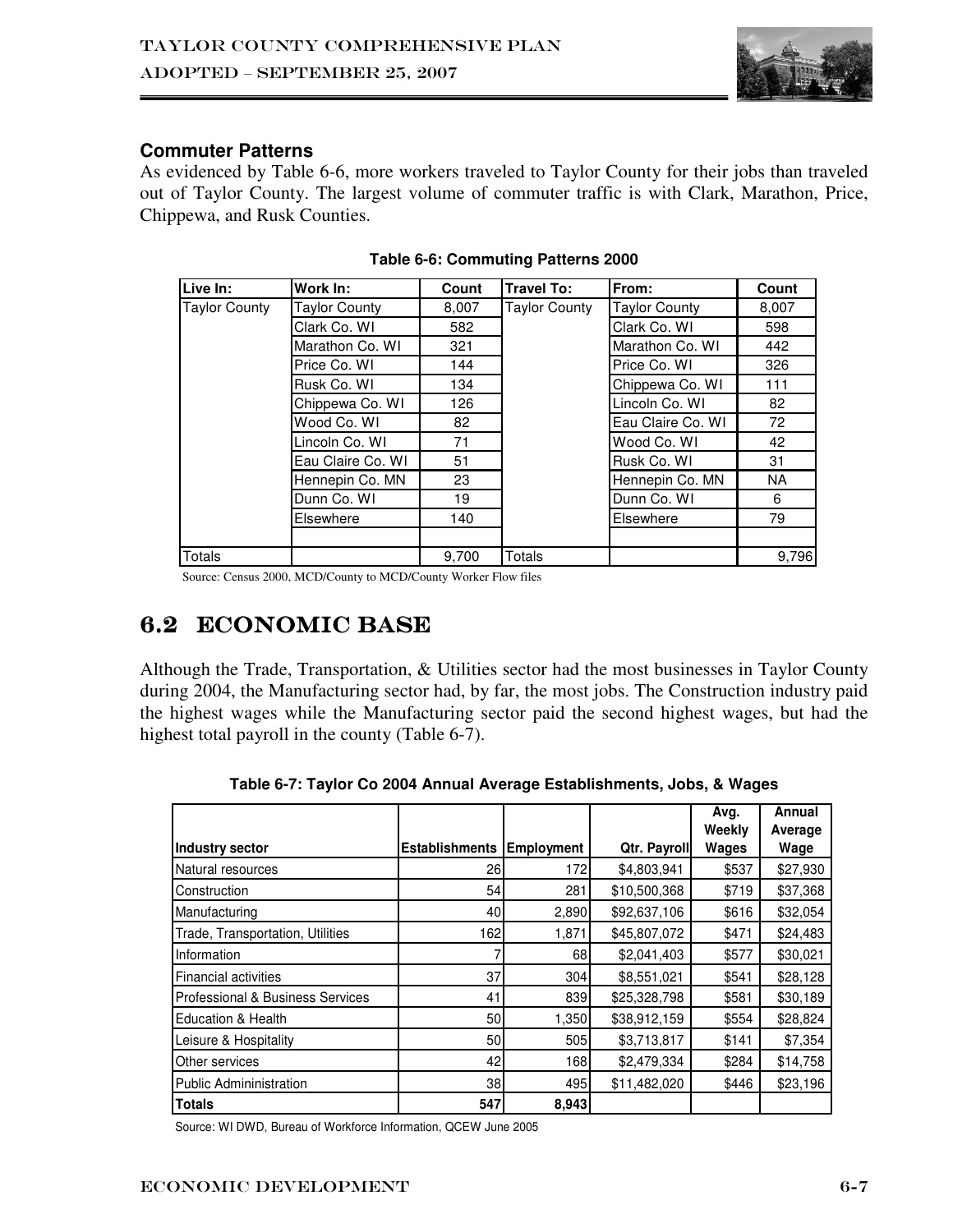

As indicated by previous tables and graphs, the manufacturing industry is the dominant employment sector in Taylor County. The Wisconsin Department of Workforce Development provided a list of employers in Taylor County as of December 2004. Table 6-8 lists the top 25 employers by number of employees. Within the employment ranges, however, the companies are not necessarily in rank order. Two of the top three employers with the most employees are in the Manufacturing industry, which accounts for the high percentage of county residents being employed in manufacturing.

|                | Top 25 Private & Public Employers in Taylor County in December 2004 |                                                     |                                      |  |  |  |  |  |
|----------------|---------------------------------------------------------------------|-----------------------------------------------------|--------------------------------------|--|--|--|--|--|
| Rank           | <b>Employer Name</b>                                                | <b>Industry Type</b>                                | <b>Employee</b><br><b>Size Range</b> |  |  |  |  |  |
| 1              | Weather Shield Mfg Inc                                              | Wood window & door mfg.                             | $1000+$                              |  |  |  |  |  |
| $\overline{c}$ | Kraft Pizza Company                                                 | Frozen specialty food mfg.                          | 500-999                              |  |  |  |  |  |
| 3              | Marathon Cheese Corp                                                | Dairy product merchant whslrs                       | 500-999                              |  |  |  |  |  |
| 4              | Memorial Health Center Inc                                          | Offices of physicians, except mental health         | 250-499                              |  |  |  |  |  |
| 5              | <b>Medford Public School District</b>                               | Elementary & secondary schools                      | 250-499                              |  |  |  |  |  |
| 6              | Hurd Windows & Doors Inc.                                           | Wood window & door mfg.                             | 250-499                              |  |  |  |  |  |
| $\overline{7}$ | <b>Phillips Plastics Corp</b>                                       | All other plastics product mfg.                     | 250-499                              |  |  |  |  |  |
| 8              | County of Taylor                                                    | Executive & legislative offices, combined           | 100-249                              |  |  |  |  |  |
| 9              | Medford Coop Inc                                                    | Gasoline, grocery, and hardware                     | 100-249                              |  |  |  |  |  |
| 10             | Great Northern Cabinetry Inc                                        | Wood kitchen cabinet & countertop mfg.              | 100-249                              |  |  |  |  |  |
| 11             | School District of Gilman                                           | Elementary & secondary schools                      | 50-99                                |  |  |  |  |  |
| 12             | J Bauer Trucking Inc                                                | Gen. freight trucking, long-dist, less than trckld. | 50-99                                |  |  |  |  |  |
| 13             | Mid-Wisconsin Bank                                                  | Commercial banking                                  | 50-99                                |  |  |  |  |  |
| 14             | <b>Kmart Corporation</b>                                            | Discount department stores                          | 50-99                                |  |  |  |  |  |
| 15             | Rib Lake Health Care Center                                         | Nursing care facilities                             | 50-99                                |  |  |  |  |  |
| 16             | Prochnow Transport Inc                                              | Gen. freight trucking, long-dist, truckload         | 50-99                                |  |  |  |  |  |
| 17             | School District of Rib Lake                                         | Elementary & secondary schools                      | 50-99                                |  |  |  |  |  |
| 18             | <b>B &amp; B Engineering Corp</b>                                   | Other millwork, including flooring                  | 50-99                                |  |  |  |  |  |
| 19             | Wildberg Enterprises Inc                                            | Janitorial services                                 | 50-99                                |  |  |  |  |  |
| 20             | James Peterson Sons Inc                                             | Highway, street, & bridge construction              | 50-99                                |  |  |  |  |  |
| 21             | Slap Inc - McDonald's                                               | Limited-service restaurants                         | 50-99                                |  |  |  |  |  |
| 22             | City of Medford-Taylor County                                       | Executive & legislative offices, combined           | 50-99                                |  |  |  |  |  |
| 23             | <b>Wadal Plastics Inc.</b>                                          | All other plastics product mfg.                     | 50-99                                |  |  |  |  |  |
| 24             | Drangle Foods Inc                                                   | Cheese mfg.                                         | 50-99                                |  |  |  |  |  |

#### **Table 6-8: Top 25 Employers in Taylor County**

Source: Department of Workforce Development, Office of Economic Advisors

A comparison of average annual wages in Taylor County and the State of Wisconsin is depicted in Figure 6-5. As shown, the wages in the county are lower in every industry except Natural Resources. This is most likely due to employees in the Natural Resources sector being employed by the state.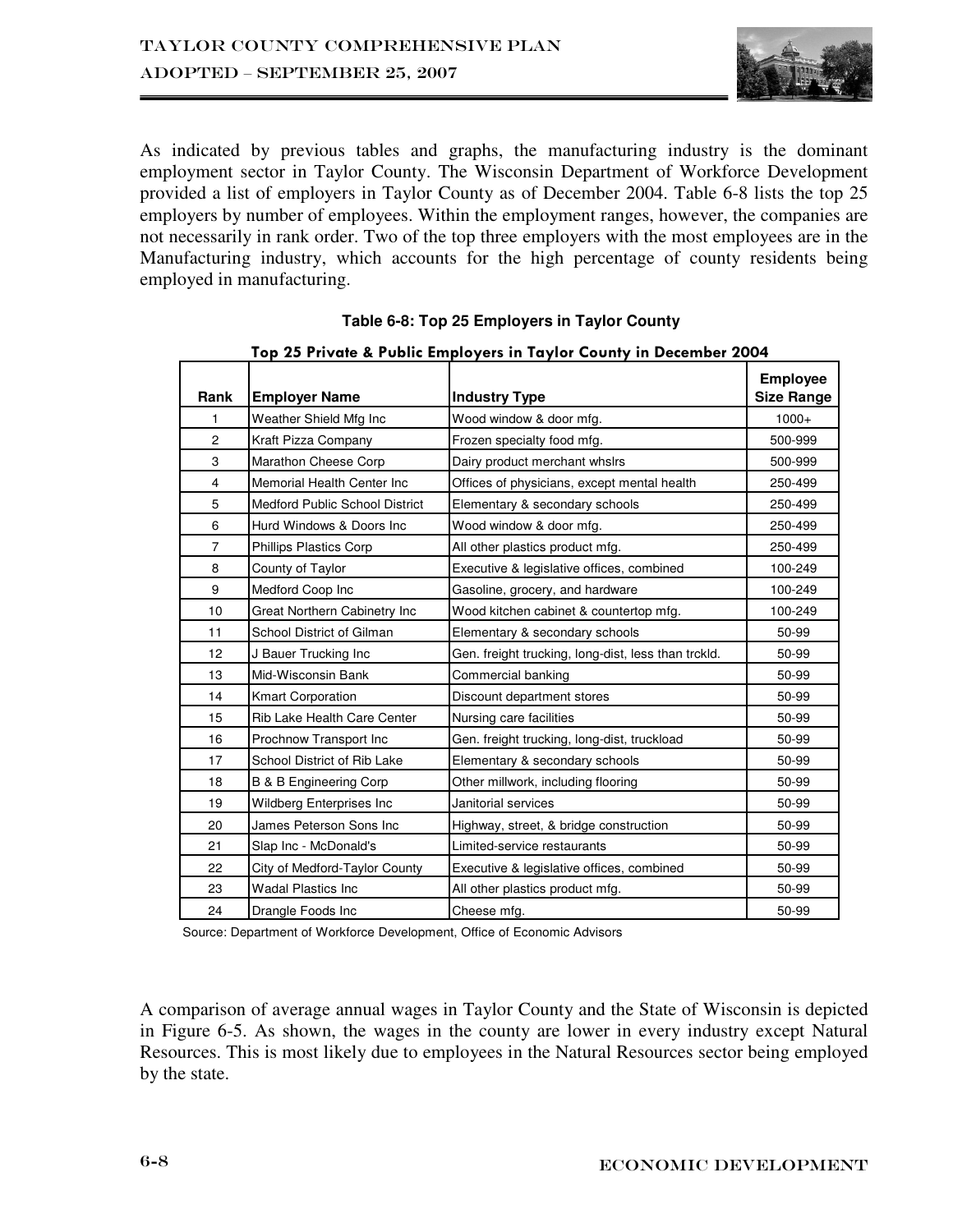



## **Impact of Tourism**

Taylor County ranks 67<sup>th</sup> out of 72 counties in the State for traveler spending. It is located within Wisconsin's Northwoods Region has rivers and lakes that combine with federal, state, and county forests to bring year-round recreation, great hunting, fishing, hiking, camping, and wildlife watching. The Chequamegon National forest offers cross country skiing, snowmobiling, hiking, and nature watching.

Although not a big a presence as in many other nearby counties, tourism is a vital part of Taylor County's economy. According to the Wisconsin Department of Tourism, visitors to Taylor County in 2004 spent a total of \$23 million. Summer is the top tourism season and generated traveler expenditures of \$8 million. Winter and spring travelers spent \$9 million and fall visitors spent \$6 million.

Since 1993, travel expenditures in Taylor County increased 123 percent, from \$10.5 million to \$23.4 million. Counting all people in 2004 employed both directly and indirectly as a result of tourism in the county, traveler spending supported 619 full-time equivalent jobs. Translated to total county nonfarm employment, it means that roughly 6.6 percent of all people employed in Taylor County are in jobs created by tourism. Employees in the county earned an estimated \$14.5 million in wages generated from tourist spending.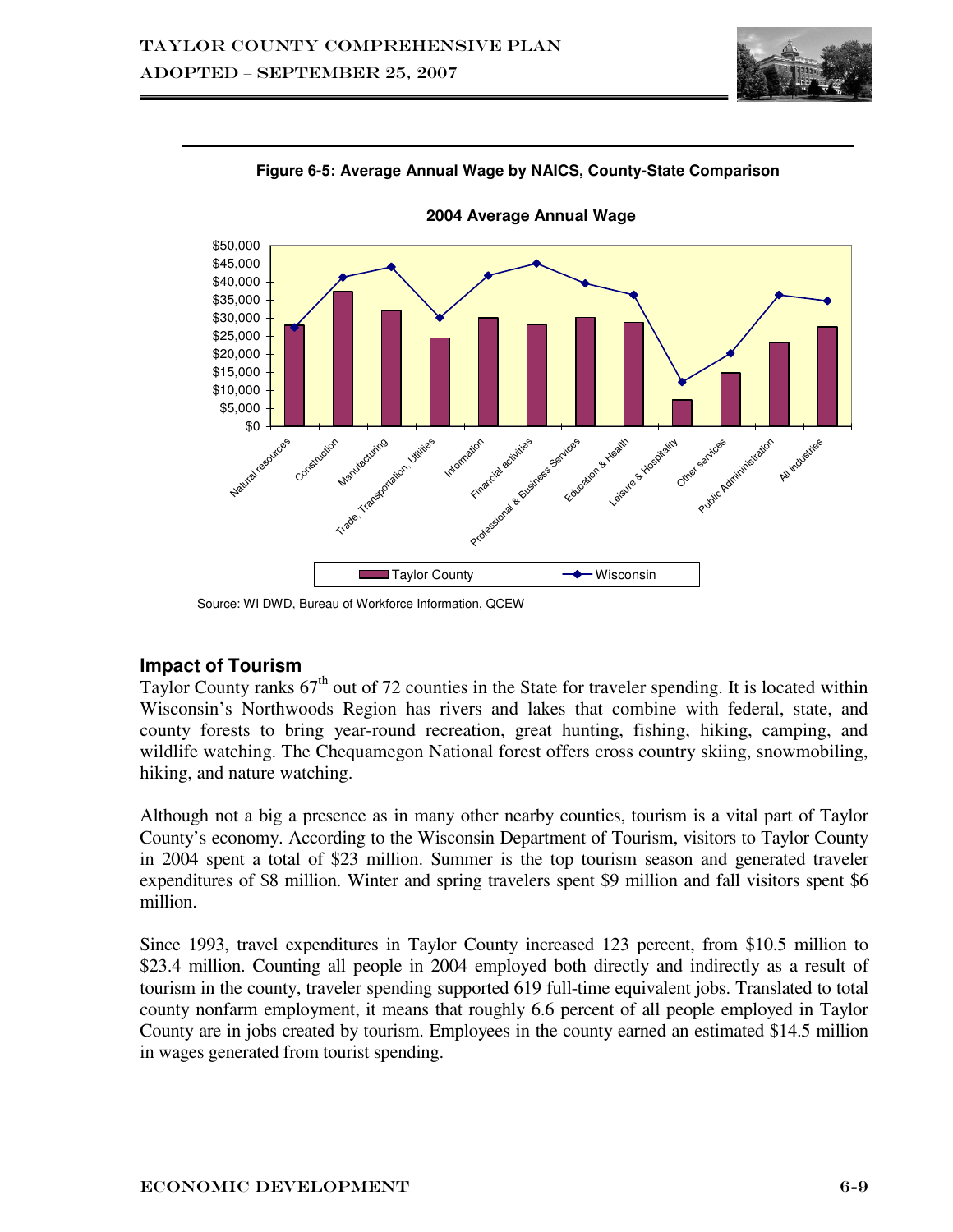

## 6.3 ATTRACTING/RETAINING BUSINESSES AND Industry

It is estimated that 85 percent of the employment in an area is generated by existing businesses; therefore, retaining these companies is a high priority for local officials and economic development organizations. To accomplish this, the obstacles that restrict the growth of existing businesses must be removed and assistance must be given to them to help them remain competitive in a global economy. This section provides information on existing programs, initiatives, and organizations available to attract/retain businesses and industries in Taylor County.

## **Access to Financing and Venture Capital**

Small businesses create the lion's share of new jobs, but are the least able to obtain reasonable financing for job-creating expansions and start-ups. Because of the shortage of long-term financing, small businesses are frequently unable to match the term of financing with the life of the asset. Following are some options available for start up and expanding businesses in Taylor County.

## *Local Funds*

In Taylor County there are four local revolving loan funds (RLFs) available to small businesses for start up and expansion purposes. They are administered by the county, the City of Medford, and the Villages of Gilman and Rib Lake. The programs offer financing assistance to businesses looking at expansion and capital equipment purchases. At or below market interest rates make the programs attractive to local businesses.

#### *Northwest Wisconsin Business Development Corporation*

The Northwest Wisconsin Business Development Corporation (NWBDC) is a non-profit corporation formed by the Northwest Regional Planning Commission (NWRPC) to address the critical need for business financing in northwestern Wisconsin. NWBDC manages three revolving loan funds and a technology seed fund. The funds partially fill the gap in private capital markets for long-term fixed rate financing. The technology seed fund can be used to complete research and development activities and validate the technology, develop prototypes, and file patents and copyright.

## *Northwest Regional Economic Development Fund*

The State of Wisconsin, through the Department of Commerce, selected the Northwest Regional Planning Commission for the first pilot program to develop a Regional Economic Development Fund that would consolidate the 22 local revolving loan funds that exist in the 10-county Northwest Wisconsin Region (2006). Commerce's Regional Non-Profits Initiative is a state-local effort in the region, consolidating the local RLFs to make available an Economic Development Fund for local economic development efforts. The regional fund will provide dollars for a wider range of projects, streamline the application and administration process, and remove the current capitalization limits placed on communities. Participation by the local RLFs is voluntary. Businesses and municipalities throughout the county cannot access these funds however, due to Taylor County's non-participation in the program.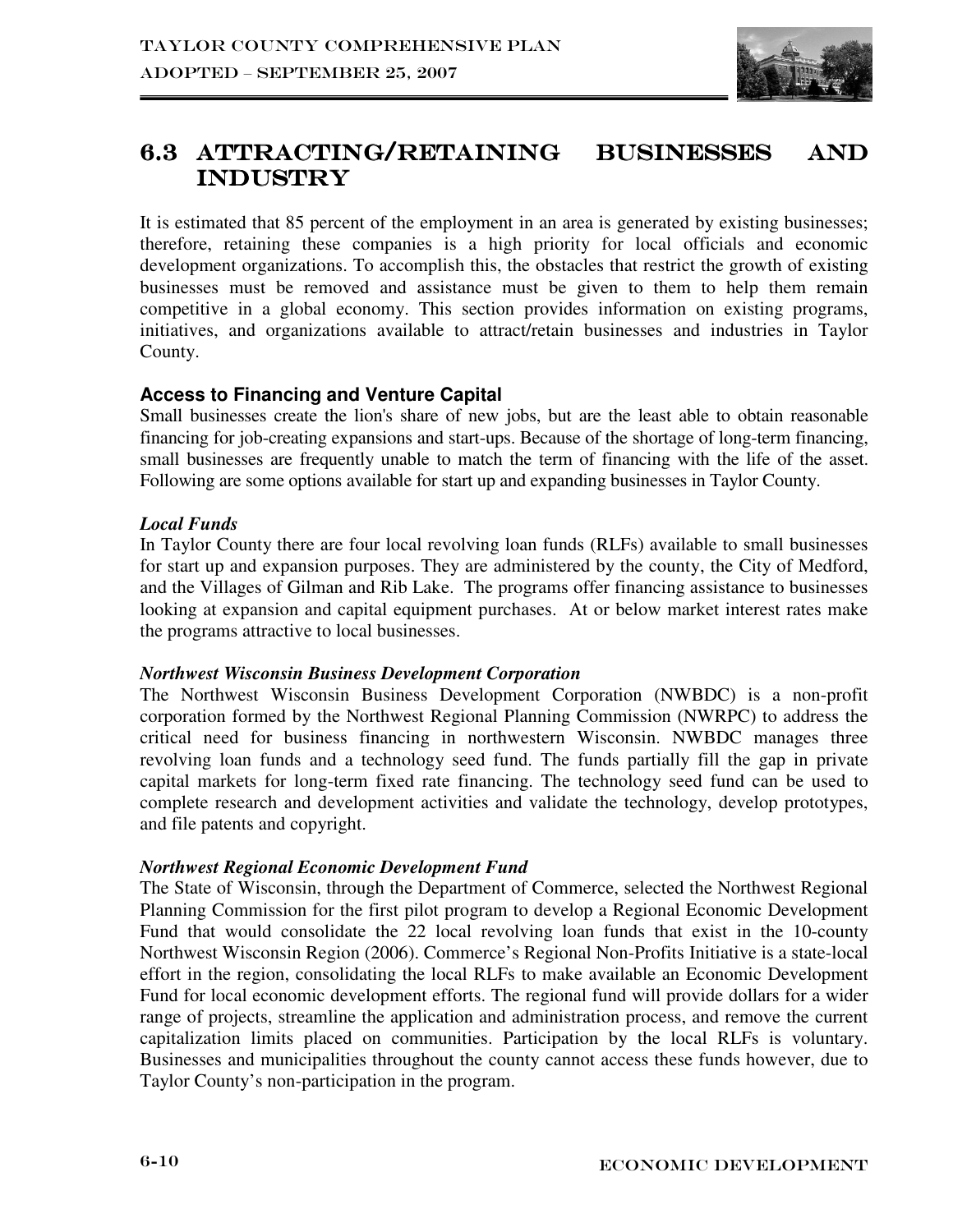

## *Wisconsin Rural Enterprise Fund, LLC*

In late 2000, a community-based venture capital (equity) fund called the Wisconsin Rural Enterprise Fund, LLC (WREF) was established by the Wisconsin Business Innovation Corporation (WBIC) (an organization formed by NWRPC). WREF was formed to create a capital fund that would provide self-sustaining, moderate growth through financial investments made in rural businesses that meet the WREF criteria. Technology intensive businesses, which have the potential to create high-skilled, high-wage jobs in rural areas, are the targeted businesses. Currently, it is the only Northwest Wisconsin community-based venture capital fund; and its members include, besides WBIC, rural electric cooperatives, a city, and local community development organizations.

### *Agricultural Development Zone*

Taylor County and five other surrounding counties participate in the Agricultural Development Zone Program (North Central Six Region). The Agricultural Development Zone promotes, attracts, retains and encourages the expansion of agricultural businesses in the area. In doing so, eligible agricultural businesses can access tax credits for new and expanding business. The program is administered through the Taylor County UW-Extension Office by contacting Arlen Albrecht.

## **Workforce Development**

#### *Northcentral Technical College*

Northcentral Technical College (NTC) is an accredited postsecondary educational institution serving northcentral Wisconsin. NTC has campuses located throughout its region in seven communities, with one of these located in the City of Medford. The Medford campus offers credited courses in associate degree and diploma programs through self-paced flex-labs, interactive TV, and classroom settings. Additional offerings include counseling and career development services, and continuing education and vocational programs. NTC offers customized training and technical assistance to business and industry to help them become more competitive, increase productivity, and to retain workers.

#### *Northwest Wisconsin Concentrated Employment Program*

The Northwest Wisconsin Concentrated Employment Program, Inc. (NWCEP) is a non-profit corporation whose mission is to strengthen the economy by providing effective and efficient workforce development services to businesses and workers. In existence since 1968, it administers programs to help local youth and adults gain marketable skills and find better jobs. In addition, NWCEP provides a variety of services, including workshops, conferences, and newsletters for businesses and business development. Although its main office is in Ashland, it has satellite offices located throughout Northwest Wisconsin, including one in the City of Medford.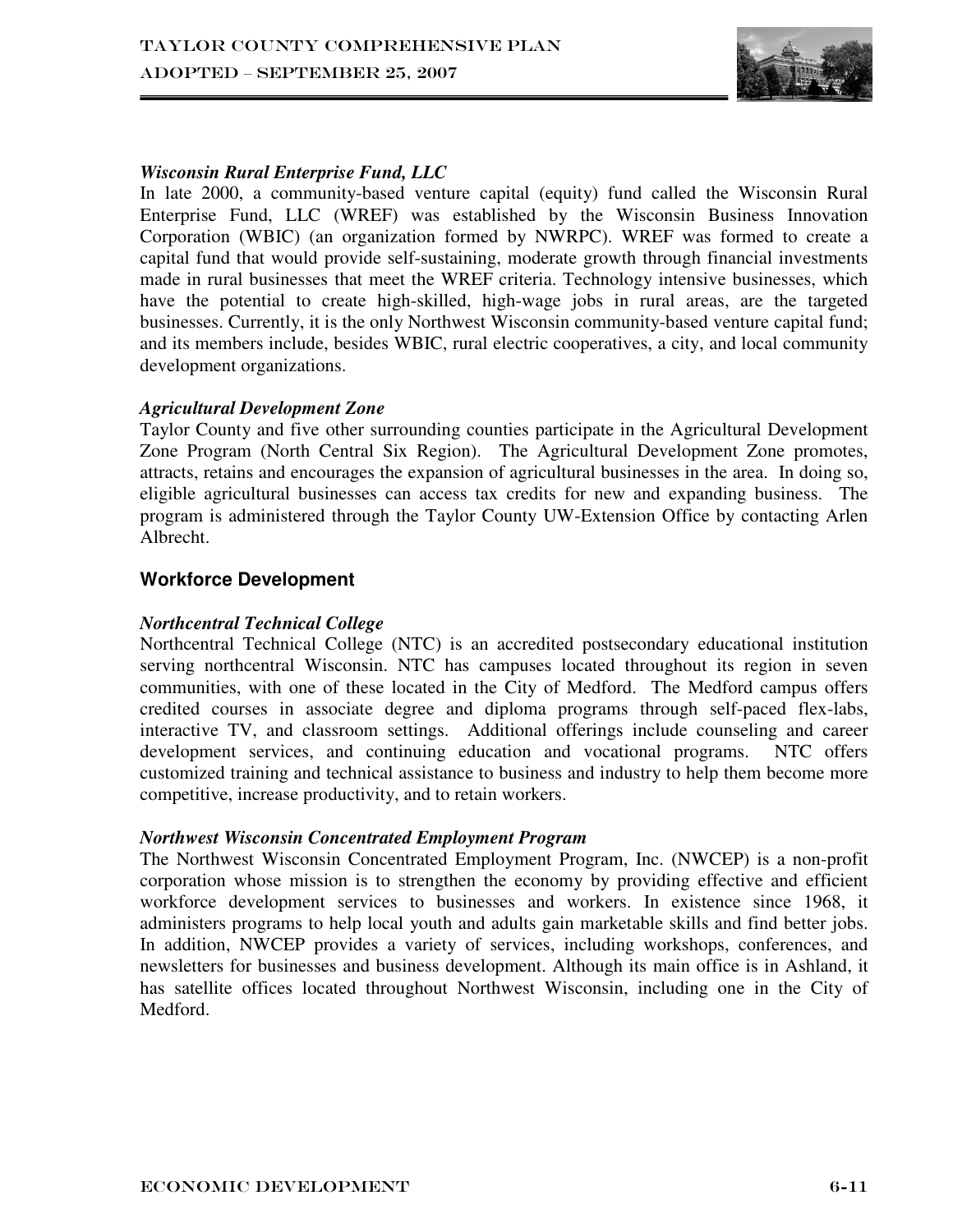

## **Business Development Assistance**

#### *University of Wisconsin Small Business Development Center*

There are several options available to small businesses for business development assistance in Taylor County. One source for technical assistance is the University of Wisconsin-Eau Claire Small Business Development Center (SBDC). It assists entrepreneurs, small business owners, and managers who are in the pre-venture, start-up, or existing business stage. SBDC offers confidential, one-to-one counseling on business management topics through personal visits, email, and telephone. The center maintains a business-to business network so a new business can ask for business expertise from a pertinent resource.

#### *Service Corps of Retired Executives*

Technical assistance for small businesses is also available through the SCORE Association (Service Corps of Retired Executives), which is a resource partner with the U.S. Small Business Administration. The Eau Claire Chapter includes representation for the Taylor County area and can offer help with any business questions, strategy, and concerns. Small business counseling is available via telephone, email, workshops, and activities.

#### *Others*

Another source for business assistance is the Wisconsin Business Innovation Corporation, which is located in the City of Spooner. Since its beginning in 1996, WBIC has developed a unique array of technical, financial, and business support services for start up and expanding businesses. This work involves analyzing a firm's financial needs including preparation or review of financial projections, analyzing requirements and procedures of the various financing programs, identifying the appropriate funding sources, structuring sources and uses of funds, and the preparation of forms and documents needed in applications.

## **Strengths & Weaknesses and Types of Desirable Businesses**

Taylor County is home to several national manufacturing businesses and hundreds of smaller businesses catering to national and regional markets. While a lions share of the manufacturing and commercial retail business is located in the City of Medford, other communities throughout the county host retail and manufacturing businesses that employ many residents of Taylor County.

Several strengths and weaknesses influence the ability of the county and local governments to attract and retain local businesses. State and national influences also play a large role in business and commercial development and retention. A summary of some of the strengths and weaknesses relating to attracting and retaining businesses are as follows.

#### **Strengths**

- $\triangleright$  Rural communities having public services (sewer and/or water) to accommodate manufacturing and commercial developments.
- Ability of villages and towns to utilize tax increment finance districts to develop and capitalize industrial parks.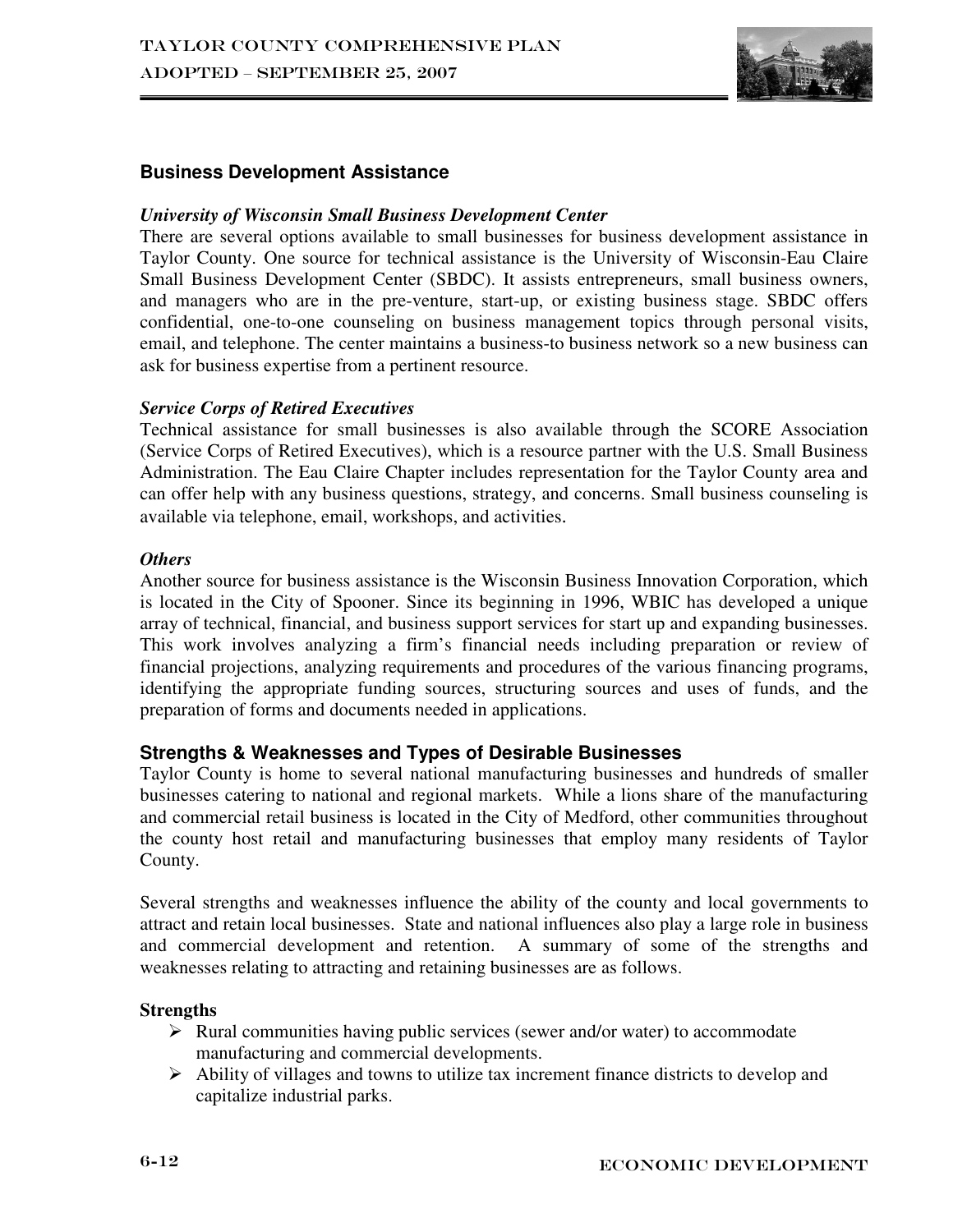

- $\triangleright$  Educated workforce.
- $\triangleright$  Railroad access in parts of the county and state and county highway access to the nation's interstate highway system.
- Local, County, Regional, and State financing available to new and expanding businesses.
- $\triangleright$  Availability of vacant manufacturing and commercial storefronts allowing for rapid startup of businesses.

## **Weaknesses**

- $\triangleright$  Development of "big boxes" weakening the ability of attracting new commercial businesses and the "big box" impact on existing businesses throughout the county, not just one city.
- $\triangleright$  Loss of graduating students and their pursuit of jobs away from the county.
- $\triangleright$  Lack of marketing the "entire county" for potential manufacturing and industrial related jobs and businesses.
- Distance to markets limits development opportunities.

The retention and expansion of existing businesses is important to maintain and grow employment opportunities for residents of Taylor County. Access and combined partnerships to local, county, regional and state funding sources can contribute significantly to advancing retention and expansion projects. Manufacturing, industrial, and commercial businesses are encouraged to locate within the county. Throughout the county's comprehensive plan and plans of local governments, specific statements, such as within the goals, objectives, and actions reference desired businesses and industries. Higher paying "living wage" jobs with benefits are most desirable, as are other jobs that support the local economy and economic sectors of the county.

## **Business & Industry Sites**

Several business and industry sites are already available in towns and municipalities throughout the county. These sites include direct highway access and public facilities (sewer, water, and power) enabling prospecting businesses an opportunity to locate in desired locations. Development of town future land use maps as part of the county comprehensive planning process requested areas for business and industry sites. While little areas were mapped largely due to the un-zoned nature of the county, survey data and public comments desired manufacturing and industrial related businesses to areas with public facilities. As this relates more directly to incorporated communities, in the future individual village and city planning processes should explore and identify specific locations for the location and direction of manufacturing and industrial sites.

## 6.4 REDEVELOPMENT & REMEDIATION SITES

Throughout the county, a number of redevelopment opportunities exist that include the potential revitalization of abandoned buildings and lots. Some of these vacant buildings and lots may have environmental concerns due to pollution or other environmental problems. Depending on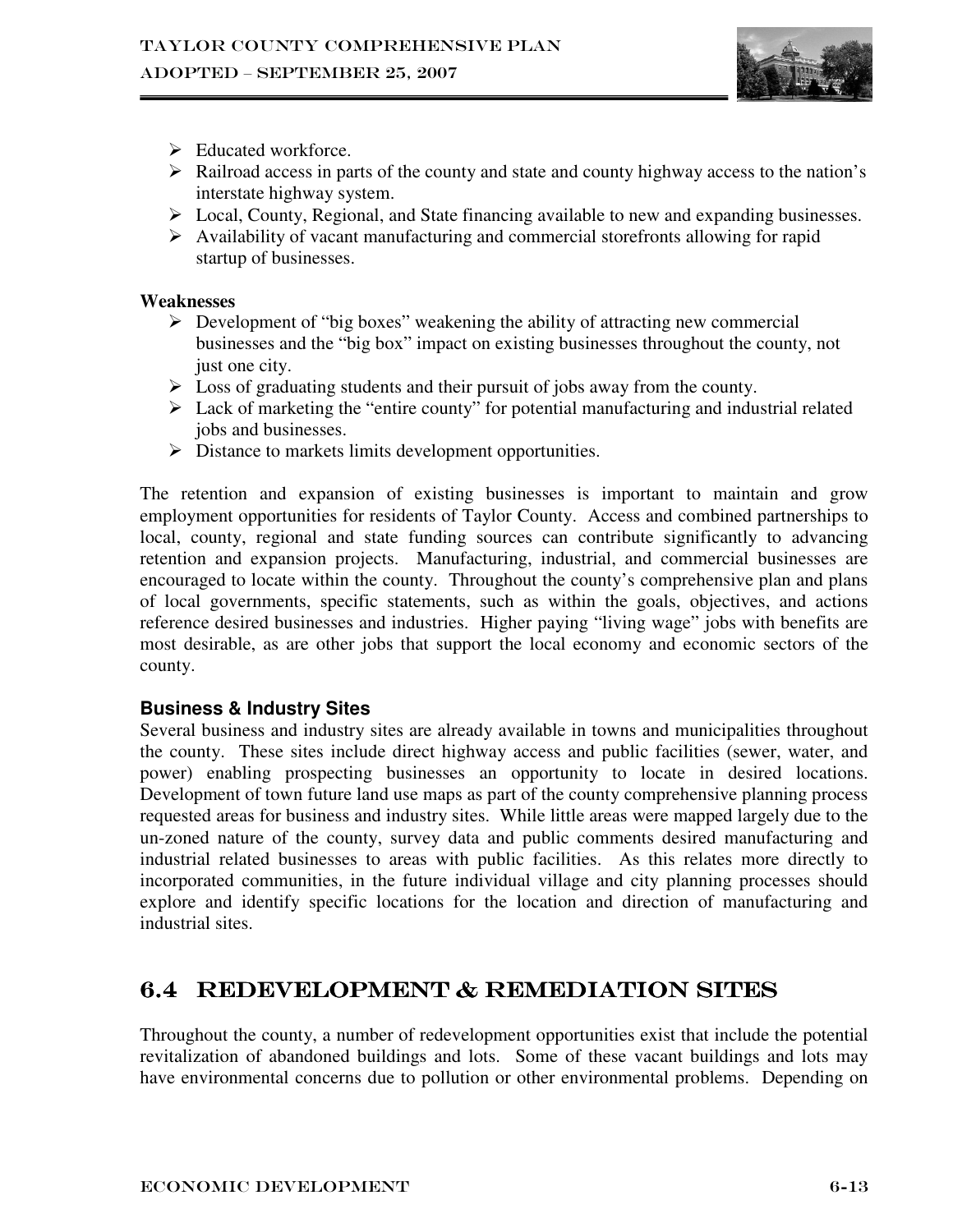

the severity of contamination and future reuse of the property, development costs can be minimal or significant.

The Wisconsin Department of Natural Resources maintains a list of reported contaminated sites through its Bureau of Remediation and Redevelopment. The Remediation and Redevelopment Program oversees the investigation and cleanup of environmental contamination and the redevelopment of contaminated properties. Through partnerships between the Department of Commerce; Department of Agriculture, Trade, and Consumer Protection; and Department of Natural Resources, funding assistance is also provided to assist governments and private entities cleanup known contaminated sites. Taylor County has a good working record with these partners as two major cleanups have occurred in the last several years.

As of January 2007, a total of 237 locations have been identified within Taylor County under the Bureau of Remediation & Redevelopment Tracking System (BRRTS). The BRRTS lists incidents reporting contaminated soil or groundwater. These reports site activities include spills, leaks, other cleanups and sites where no action was needed. Many of these sites are also depicted on the Bureau of Remediation and Redevelopment Programs website under its contaminated land website, where a generalized point is identified for specific contaminated sites.

Reuse of contaminated sites for commercial and industrial uses are highly desirable. Cleanup of existing contaminated sites and their reuse assists in local property infill, putting property back on the local tax roll, and in providing jobs to local residents. Other benefits of cleaning up contaminated sites, and potential partnerships for such cleanup, can result in the property being resold for development versus the contaminated property reverting to the county or local government due to back taxes.

## 6.5 PROGRAMS & IMPLEMENTATION TOOLS

There are many programs at the federal, state, county, and regional level that can help Taylor County in the support and development of economic development efforts. In addition, there are programs available for individual businesses to assist in start-up and expansion. This section contains a list of the major agencies and programs that are most likely to be used by the county in its economic development efforts. In addition to programs, there are economic development organizations in the county that provide assistance to local units of government and businesses which are also listed in this section.

## **Federal**

## **Economic Development Administration**

The U.S. Department of Commerce Economic Development Administration offers two programs for assistance with economic development that apply to Taylor County. One is the Public Works and Economic Development Facilities Assistance Program, which supports the construction or rehabilitation of essential public infrastructure and development facilities necessary to generate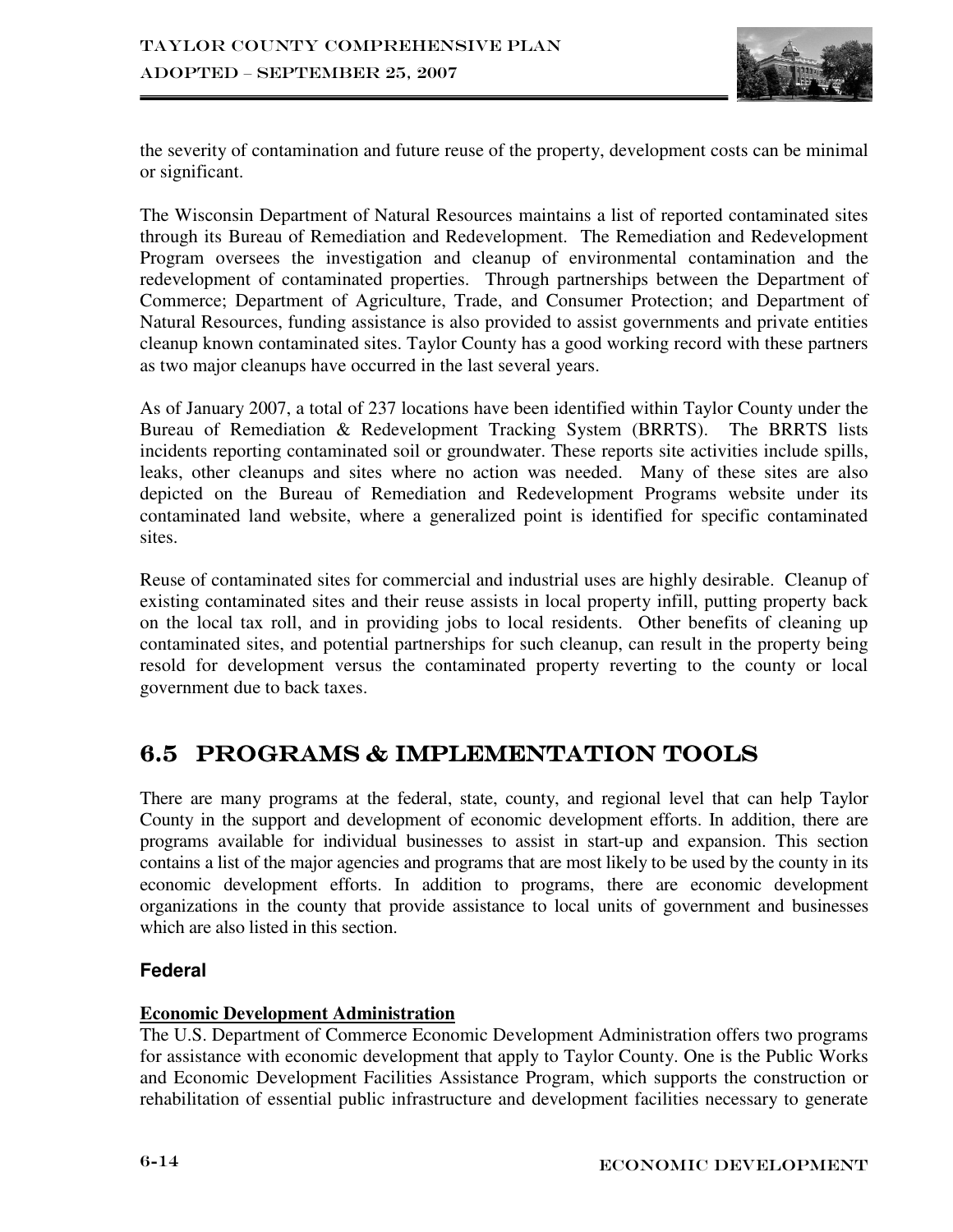

private sector jobs and investment, including investments that support technology-led development, redevelopment of brownfield sites, and eco-industrial development. Secondly, the Economic Adjustment Assistance Program is available to: (1) address the immediate needs of businesses and communities presently undergoing transition due to a sudden and severe job loss; and (2) demonstrate new and proactive approaches for economic competitiveness and innovative capacity for threatened regions and communities.

#### **USDA Wisconsin Rural Development**

Several loan and grant programs of benefit to the county and local business development are available from the USDA Rural Development. One of those programs is the Community Facility Guaranteed Loans Program, which provides funding to local units of government to construct, enlarge, extend, or otherwise improve community facilities providing essential services in rural areas and towns.

The Rural Economic Development Loans and Grants Program helps develop projects that will result in a sustainable increase in economic productivity, job creation, and incomes in rural areas. Projects may include business start-ups and expansion, community development, incubator projects, medical and training projects, and feasibility studies.

The purpose of the Business and Industry Direct Loan Program is to improve, develop, or finance business, industry, and employment, and improve the economic and environmental climate in rural communities. Loan purposes include purchase and expansion of land, equipment, buildings, and working capital. Loans to public bodies can be used to finance community facilities and construct and equip industrial plants for lease to private businesses.

The Community Facilities Direct Loans and Grants Program provides funding for essential community facilities (CF) such as municipal buildings, day care centers, and health and safety facilities. Examples include fire halls, fire trucks, clinics, nursing homes, and hospitals. CF loans and grants may also be used for such things as activity centers for the handicapped, schools, libraries, and other community buildings.

#### **State**

#### **Wisconsin Department of Commerce**

At least three programs are available to local units of government through the Wisconsin Department of Commerce (DOC). The first program is the Community Development Block Grant for Economic Development (CDBG-ED). Its purpose is to provide resources to local governments that will enable them to assist economic development projects in their community. The local unit of government is the applicant and recipient of the funds. A specific business, which must be located in a municipality of 50,000 or less, is loaned the funds for eligible business development uses. When the funds are repaid to the local government, they may stay in the community to be used as a revolving loan fund to assist other businesses in the community.

The second program is the Community Development Block Grant Public Facilities for Economic Development (CDBG-PFED). Its purpose is to provide grant funds to local governments that will enable them to provide needed public facilities (i.e., streets, sewer mains, water mains, etc.) to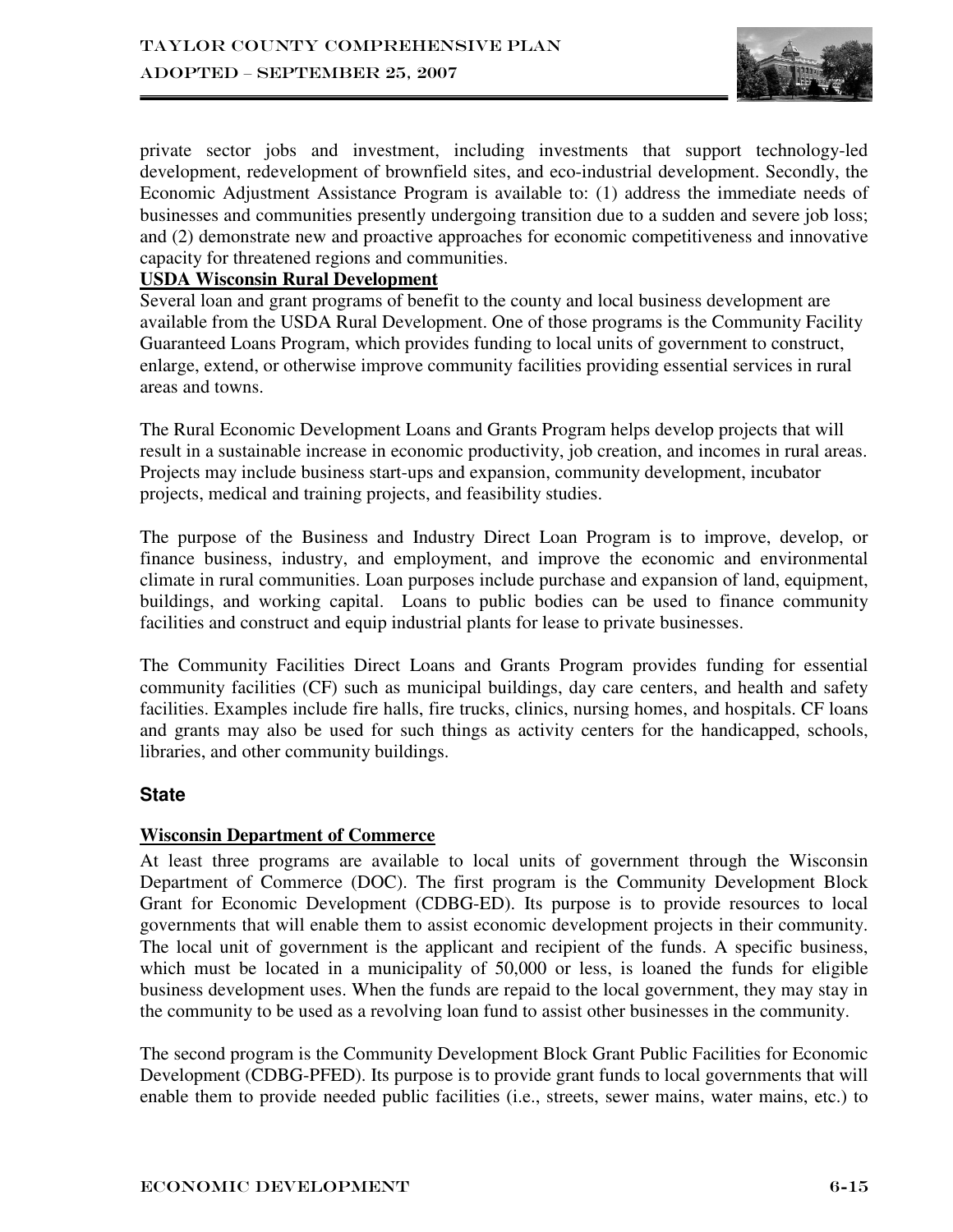

private business enterprises that are going to create full-time jobs by starting or expanding their businesses because of the availability of the funded public facilities.

The third program available from the Wisconsin Department of Commerce is the Community-Based Economic Development Program (CBED). Its purpose is to provide financing assistance to local governments and community-based organizations that undertake planning or development projects or that provide technical assistance in support of business (including technology-based businesses) and community development.

#### **Wisconsin Departments of Tourism**

The Tourism Development Initiative is a multi-faceted program designed to assist tourism businesses. With its mission to market all of Wisconsin, the Department offers several grant opportunities providing local tourism groups and other organizations funding assistance to promote local events and activities. The department's newly launched website also boosts links and other information that could be specific to Taylor County.

#### **Wisconsin Department of Transportation**

Available from the Wisconsin Department of Transportation is a program called the Transportation Facilities Economic Assistance and Development Program (TEA). The intent of the TEA program is to help support new business development in Wisconsin by funding transportation improvements that are needed to secure jobs in the state. A governing body, a business, a consortium group, or any combination thereof can apply for TEA program funding.

#### **Regional**

#### **Northwest Regional Planning Commission**

The Northwest Regional Planning Commission (NWRPC) is a cooperative venture of the local units of governments in the ten counties of Ashland, Bayfield, Burnett, Douglas, Iron, Price, Rusk, Sawyer, Taylor, and Washburn and the five tribal nations of Bad River, Lac Courte Oreilles, Red Cliff, St. Croix, and Lac du Flambeau in the region. The purpose of NWRPC is to assist the communities of the membership to promote sustainable economic development, develop public facilities, provide planning and technical services, efficiently manage and conserve natural resources, and protect the environment. Every five years, NWRPC, with the cooperation of the local units of government in its region, prepares a Comprehensive Economic Development Strategy for the entire Northwest Region.

In an effort to build a focused development strategy for the Northwest Region, NWRPC developed three non-profit development corporations, each focusing on a specific area need and opportunity including financing for business start up and expansions (Northwest Wisconsin Business Development Corporation), technology-based business development (Wisconsin Business Innovation Corporation), and affordable housing (Northwest Affordable Housing, Inc.). NWRPC is located in the City of Spooner.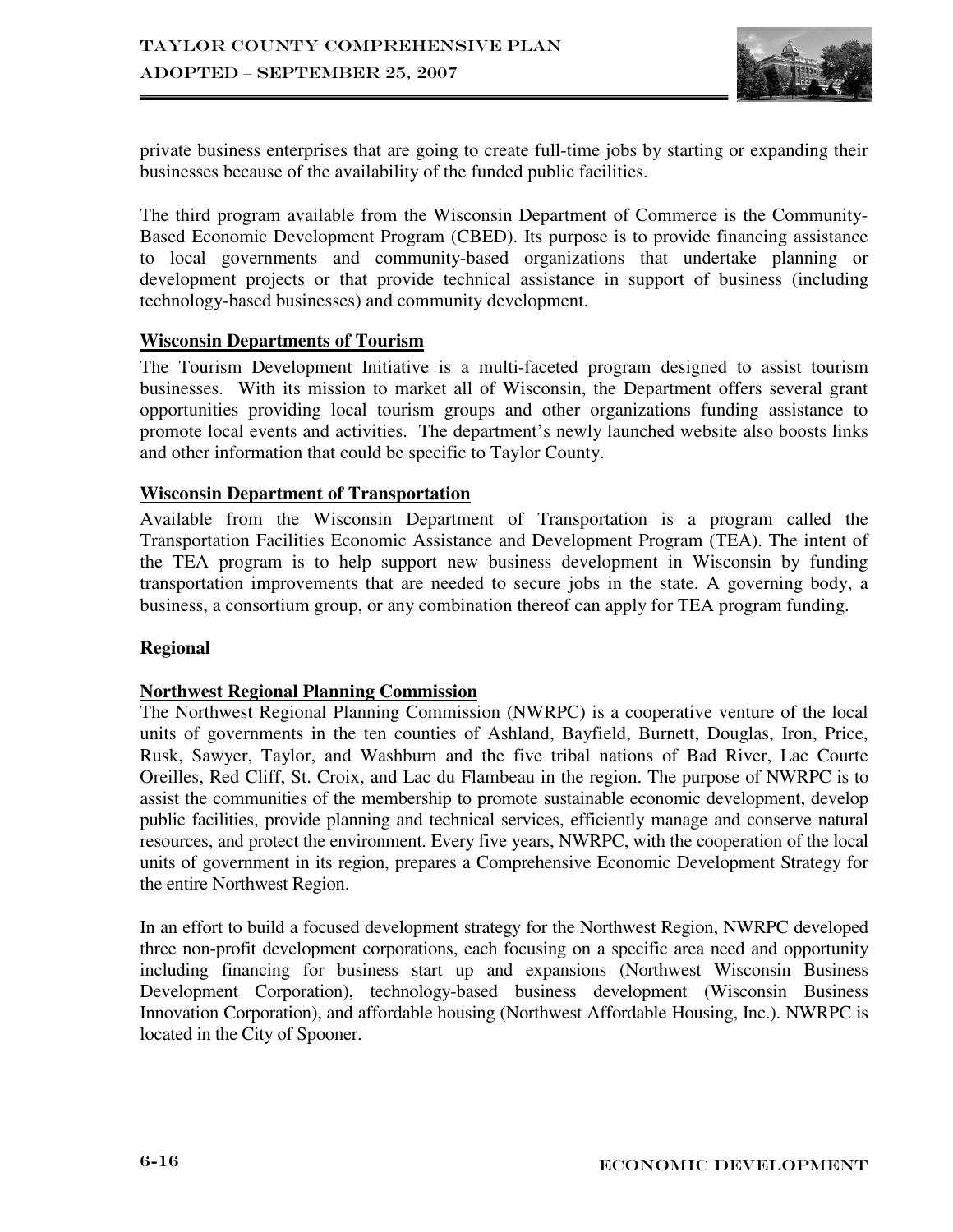

## **Northwest Wisconsin Business Development Corporation**

A strategic partner of the Northwest Regional Planning Commission, the Northwest Wisconsin Business Development Corporation, has available revolving loan funds to address a gap in private capital markets for long-term, fixed rate, low down-payment, and low interest financing to assist businesses in job creation/retention and growth.

## **Local**

Several economic development organizations dedicated to community and business development exist in Taylor County. Following is a list of these organizations that promote economic development or provide assistance to local units of government and businesses and industries within the county.

### **Gilman Development Corporation**

The Gilman Development Corporation was started in the early 1960s. The corporation actively pursues economic development opportunities for the community, including industrial and retail. It currently administers a \$130,000 Wisconsin Department of Commerce CDBG-ED revolving loan fund and \$100,000 of local funds for business retention and expansion. Contact info: Jim Whelan, 715-447-8650.

### **Rib Lake Community Development Foundation, Inc.**

Although the Rib Lake Community Development Foundation had its start in the early 1960s, it recently dissolved and re-filed as a 501 (c)(3) corporation. The foundation works towards the economic vitality of Rib Lake and the surrounding area. Its projects include retail, industrial, and a recently completed housing project. The foundation administers a \$130,000 Wisconsin Department of Commerce CDBG-ED revolving loan fund and \$50,000 in local funds. Contact info: Gaylen Scharer, 715-427-5881.

#### **Medford Development Foundation**

The Medford Development Foundation also had its beginnings in the early 1960s. It administers a \$250,000 Wisconsin Department of Commerce CDBG-ED revolving loan fund and an additional \$350,000 in local funds. The foundation recently purchased an additional 40 acres for a third industrial park, which is currently under development. The Medford Development Foundation subcontracts with the Medford Chamber of Commerce to carry out most of its activities. Contact info: Sue Emmerich, 715-748-4729.

## **Medford Area Chamber of Commerce**

The City of Medford Chamber of Commerce assists with business plans, business regulations, business administration, how to start a small business, and can provide guidance to businesses licensed for an area. In addition, the chamber can assist in other business needs, such as getting help with employee benefits, tax services, human resources, payroll, etc. Many of its activities are carried out in conjunction with the Medford Development Foundation.